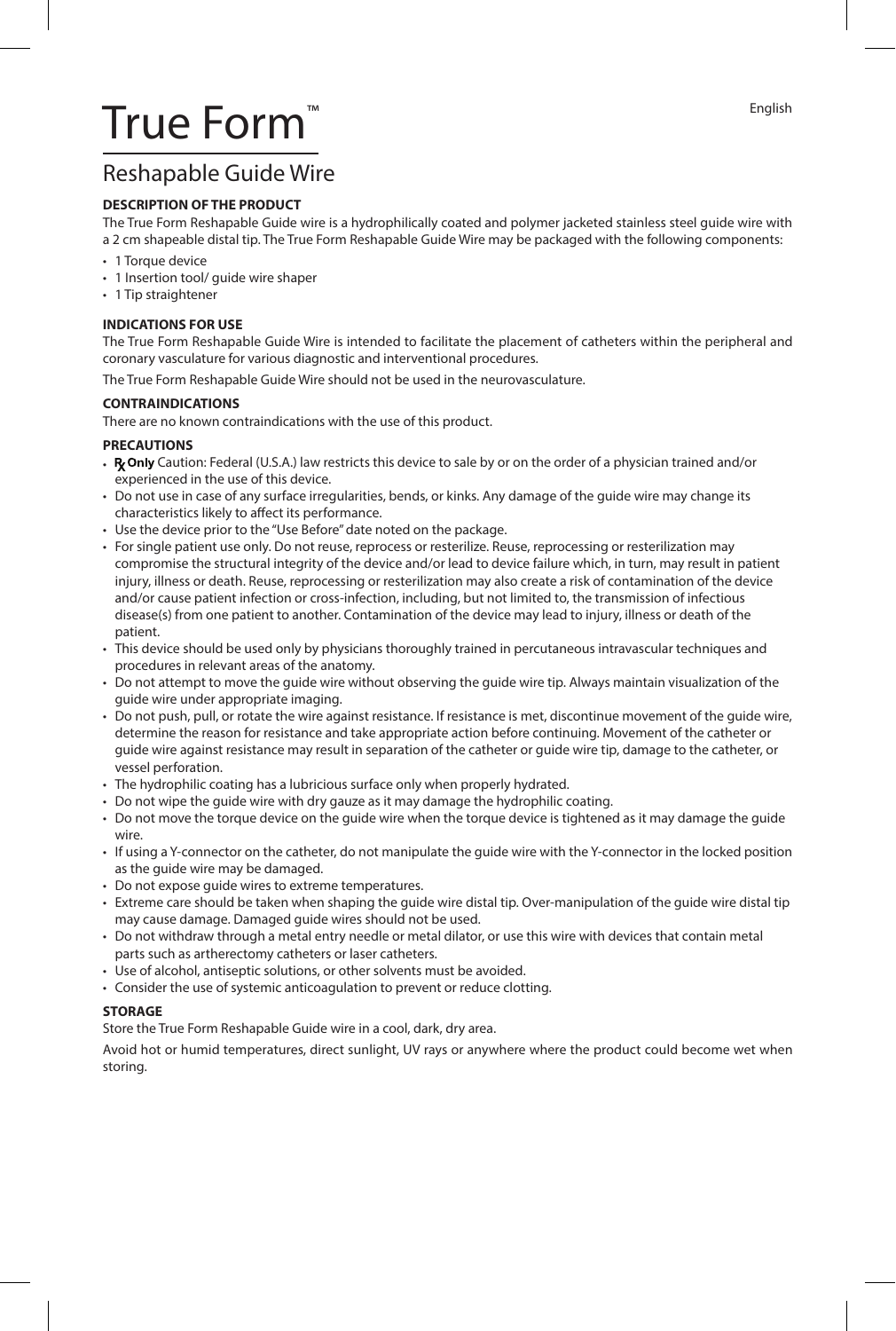#### **ADVERSE REACTIONS**

Procedures requiring percutaneous catheter introduction should not be attempted by physicians unfamiliar with the possible complications listed below. Possible complications may include, but are not limited to the following:

- Hemorrhage
- Systemic or Disseminated Infection
- Ischemia
- Thrombus formation
- Vessel spasm
- Vessel damage
- Inflammatory reaction Systemic
- Vasoconstriction
- Vascular Perforation
- Chemical Toxic Effects
- Myocardial Infarction

- **PREPARATION FOR USE**
- 1.Utilizing sterile technique, carefully open the pouch and remove the hoop from the pouch.
- 2. Flush the hoop with heparinized saline prior to guide wire removal.
- 3.Gently remove the guide wire from the carrier hoop and inspect the wire prior to use to verify that it is undamaged.
- 4. If desired, the distal tip of the guide wire can be carefully shaped to the desired tip shape according to standard practices. **Warning**: If the guide wire is to remain unused at any time during the procedure, be sure to rehydrate with heparinized saline prior to reinsertion.

#### **INSTRUCTIONS FOR USE**

- 1.Carefully insert the guide wire, flexible end first, into the prepared catheter lumen using a guide wire insertion tool. Test the guide wire for free movement within the catheter. Exercise caution to make sure the tip of the guide wire is not damaged. Warning: If resistance is felt during advancement, stop movement to assess and define cause of resistance. Remove wire and inspect tip for damage prior to proceeding.
- 2. To aid in steering the guide wire, secure the supplied torque device by slipping the torque device over the proximal end of the guide wire. When the torque device is in the desired location on the guide wire, secure the torque device in place.
- 3.Use accepted angiographic techniques to steer and position the guide wire in the intended location(s) as needed. Warning: Always maintain visualization of the guide wire under fluoroscopy, ensuring that the tip is moving freely when torque is applied.
- 4.When the desired guide wire position is achieved, secure the guide wire in place while gently advancing the catheter over the wire and into the treatment location.
- 5.Once the catheter is in position, gently remove the guide wire prior to any intervention.
- 6.Gently wipe away blood on the surface of the product when removing the guide wire from the patient using gauze wet with heparinized saline.

| <b>R</b> Only | Caution: Federal (USA) law restricts this<br>device to sale by or on the order of a<br>physician. |                  | Single use                       |
|---------------|---------------------------------------------------------------------------------------------------|------------------|----------------------------------|
|               | Caution: Consult accompanying<br>documents.<br>Read instructions prior to use.                    | <b>STERILIZE</b> | Do not resterilize               |
|               | STERILE EO   Sterilized using ethylene oxide                                                      |                  | Do not use if package is damaged |
|               | Non-pyrogenic                                                                                     |                  |                                  |

## **AERIT** AERICAL



#### Manufacturer

Merit Medical Systems, Inc., 1600 West Merit Parkway, South Jordan, Utah 84095 U.S.A. 1-801-253-1600 • U.S.A. Customer Service 1-800-356-3748 www.merit.com



+31 43 358 82 22

Merit Medical Ireland Ltd, Parkmore Business Park West, Galway, Ireland

- Vascular Dissection • Death
- Foreign Body Reaction
- 
- Embolism
- Pulmonary Embolism
- Thrombosis
- Cerebral Infarction
	- -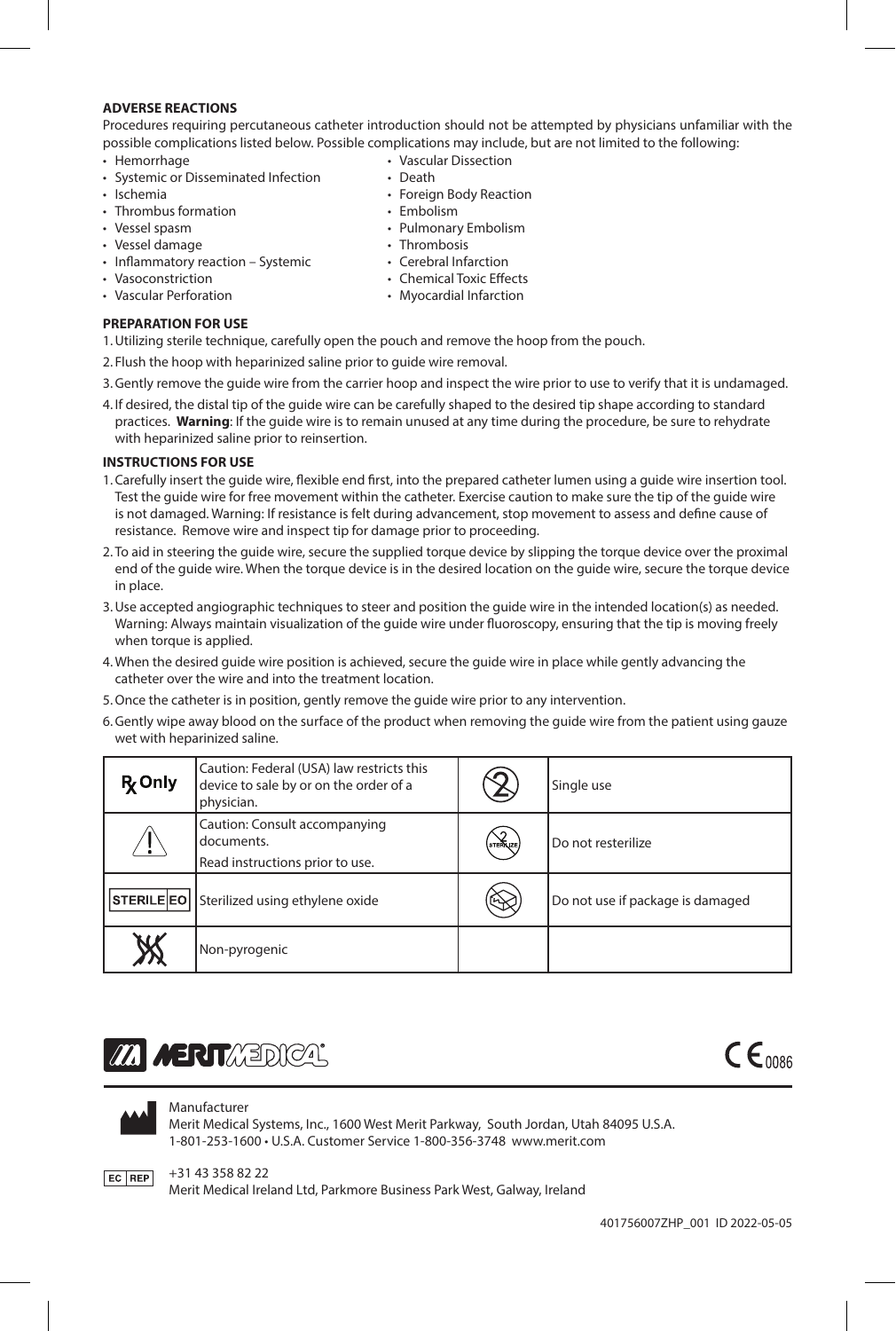## True Form™ and Chinese

## Reshapable Guide Wire 微 导 丝

#### 产品描述

可塑形的微导丝是一种具有亲水涂层和聚合物护套的不锈钢微导丝,带有一个 2 厘米可塑形的头端。可塑形的 微导丝可与以下组件一起包装:

- ·1 个扭控器
- •1 个插入工具
- •1 个头端矫直工具

适用范围

微导丝用于辅助将导管放置在外周血管系统中,以进行各种诊断和介入手术。

微导丝不应用于神经血管系统。

禁忌证

本产品目前没有已知的禁忌证。

注意事项

- · RONLY 警示: 联邦 (美国) 法律规定此器械仅限于依据或遵循在此器械的使用方面经过培训和/或有相应经验 的医生的指示下进行销售。
- 如果出现任何表面不规则、弯曲或扭结,请勿使用。微导丝的任何损坏都可能改变其特性,从而可能影响其 性能。
- 在包装上标注的"使用截止日期"之前使用器械。
- 本品仅限一位患者使用。请勿重复使用、重复处理或重复消毒。重复使用、重复处理或重复消毒可能会破坏 该器械的结构完整性,并且/或者导致器械故障,进而可能导致患者受伤、患病甚至死亡。重复使用、重复处 理或重复消毒还有可能带来器械污染的风险,并且/或者导致患者受到感染或交叉感染,包括但不限于传染病 在患者之间传播。设备污染可能会导致患者受伤、患病甚至死亡。
- 该器械应仅由经过经皮血管内技术和解剖学相关领域手术全面培训的医生使用。
- 在未观察微导丝头端的情况下,请勿尝试移动微导丝。始终在透视下观察微导丝。
- 请勿在遇到阻力时推动、拉动或旋转导线。如果遇到阻力,请勿移动微导丝,确定阻力原因并在继续之前采 取适当措施。导管或微导丝为抵抗阻力而移动可导致导管或微导丝头端分离、导管损坏或血管穿孔。
- 亲水涂层仅在适当水合时才具有润滑表面。
- 请勿用干纱布擦拭微导管,因为可能会损坏亲水涂层。
- 拧紧扭控装置时, 请勿在微导丝上移动扭控装置, 否则可能会损坏微导丝。
- 如果在导管上使用 Y阀, 则请勿在 Y阀处于锁定位置的情况下操纵微导丝, 否则可能会损坏微导丝。
- 请勿将微导丝暴露在极端温度下。
- 在微导丝头端塑形时应特别小心。过度塑形微导丝头端可能导致损坏。不应使用已损坏的微导丝。
- 请勿通过金属穿刺针或金属扩张器撤回微导丝,或将此微导丝与含有金属部件的器械一起使用,例如斑块旋 切导管或激光导管。
- 切勿与酒精、防腐剂溶液或其他溶剂共同使用。
- 考虑使用抗凝剂来预防或减少血栓。

储存

可塑形的微导丝 存放在阴凉、干燥的地方。

请勿将产品放置在高温或潮湿、阳光直射、紫外线照射或任何可能导致产品变湿的地方。

不良反应

不熟悉下列可能的并发症的医生不应进行经皮导管介入手术。并发症包括但不限于以下内容:

• 出血

- 全身性或播散性感染
- 局部缺血
- 血栓形成
- 血管痉挛
- 血管损伤
- 炎症反应 全身
- 血管收缩
- 血管穿孔
- 血管夹层 • 死亡 • 异物反应
- 栓塞
- 肺动脉栓塞
- 血栓形成
- 脑梗死
- 化学毒性效应
- 心肌梗死